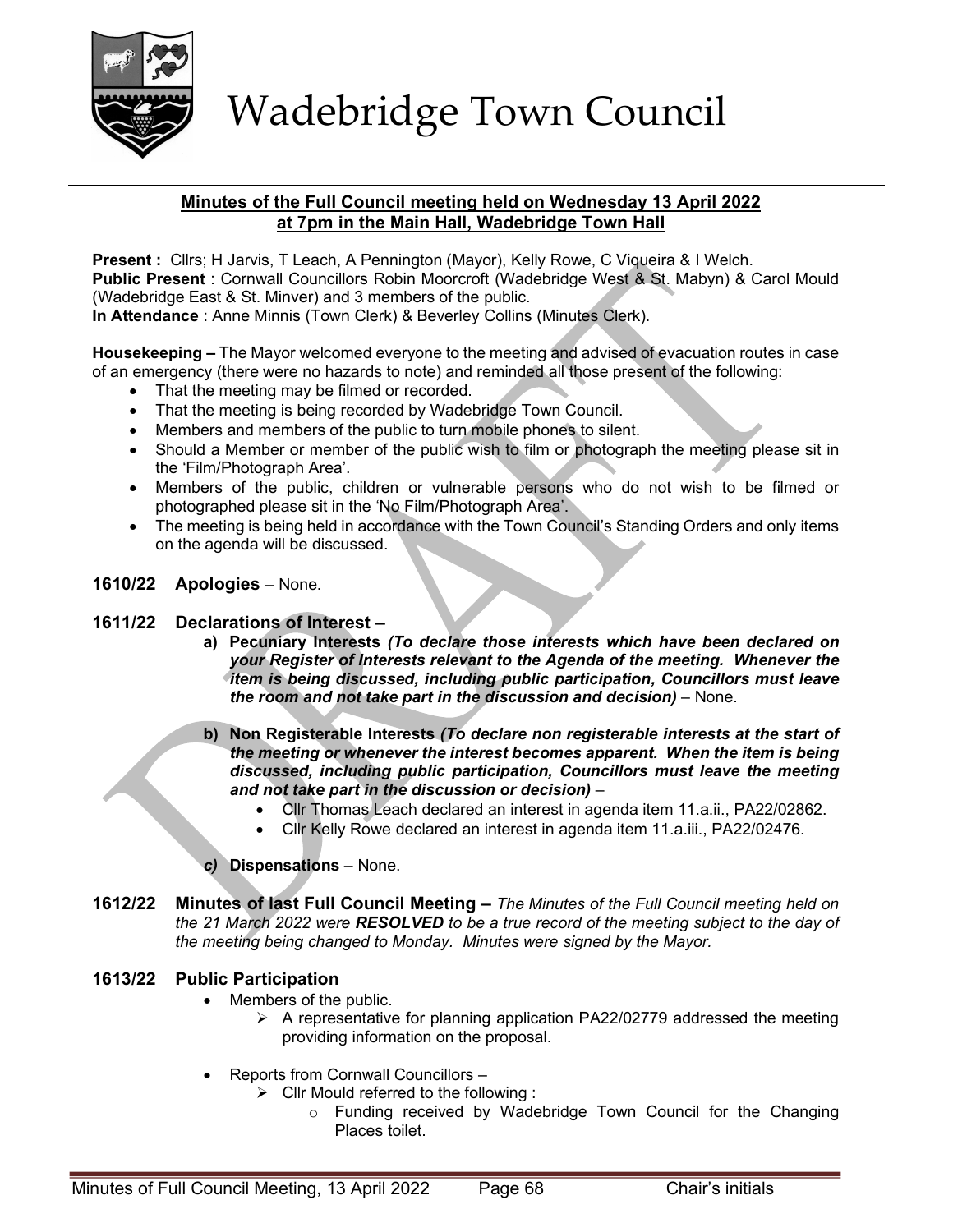- $\circ$  Finalised highways scheme with network works at Trenant Vale are included.
- o Works have taken place in the old/historic section of the cemetery.
- o A new Communities Liaison Officer has been appointed Helen Fincham will be covering Wadebridge and Newquay for next 12 months. Relevant Network information will be circulated after Easter.
- $\triangleright$  Cllr Moorcroft provided an update on the refurbishment works to Aneka's Bridge advising that the subcontractor is now aware of the procedure required for the necessary Notices. Dates and details of the Notices was provided. Works expected to begin on 18 May 2022.
- Report from the Police A report to 11 April 2022 had been received and circulated to all Members prior to the meeting.
- 1614/22 Nominations and vote for Mayor and Deputy Mayor Elect for 2022/23 The Clerk set out the procedure for this item.
	- Mayor Nominations submitted for Cllr Pennington and Cllr Rowe. A vote by ballot was taken.

Cllr Pennington received 4 votes and Cllr Rowe received 2 votes.

- It was RESOLVED to appoint Cllr Amanda Pennington as Mayor Elect 2022/23.
- Deputy Mayor Nominations received for Cllr Rowe and Cllr Welch.

Cllr Welch advised the meeting that he would withdraw if Cllr Rowe wished to stand as Deputy Mayor. Cllr Rowe asked Cllr Welch not to withdraw. A vote by ballot was taken.

Cllr Rowe received 3 votes and Cllr Welch received 2 votes and 1 ballot paper was unmarked.

- It was RESOLVED to appoint Clir Kelly Rowe as Deputy Mayor Elect 2022/23.
- 1615/22 Mayor's Report The Mayor gave a brief verbal report. She thanked fellow councillors for voting for her and said she was looking forward to working with Cllr Rowe as Deputy Mayor.
- 1616/22 Clerk's Report The Clerk's report included :
	- Referred to works in the old section of the cemetery as advised by Cllr Mould.
	- Headstone testing has been undertaken by Cornwall Council in the old section of the cemetery – some issues have arisen as the town council had not been informed of the works or approved access. The Cornwall Council Burial Officer has been contacted regarding procedure.
	- Work on the Jubilee weekend celebrations is continuing with the Administration Assistant working with the local groups to move the project forward.
	- Advised that the Amenities Manager, Steve Wootton will sadly be leaving the town council. Staff and councillors wish him well in his new role. A recruitment program will begin shortly.

## 1617/22 Committee meetings – None.

Cllr Mould referred back to the Clerk's comments on headstone testing by Cornwall Council and asked for some clarification. The Clerk explained the situation and the importance of having a process in place for access by Cornwall Council staff.

#### 1618/22 Finance –

- i. March 2022 accounts for payment  $-$  It was RESOLVED to approve payment of £80,152.08 as presented.
- ii. Grant application from the Country Market It was **RESOLVED** to award a grant of £500. (Section 137)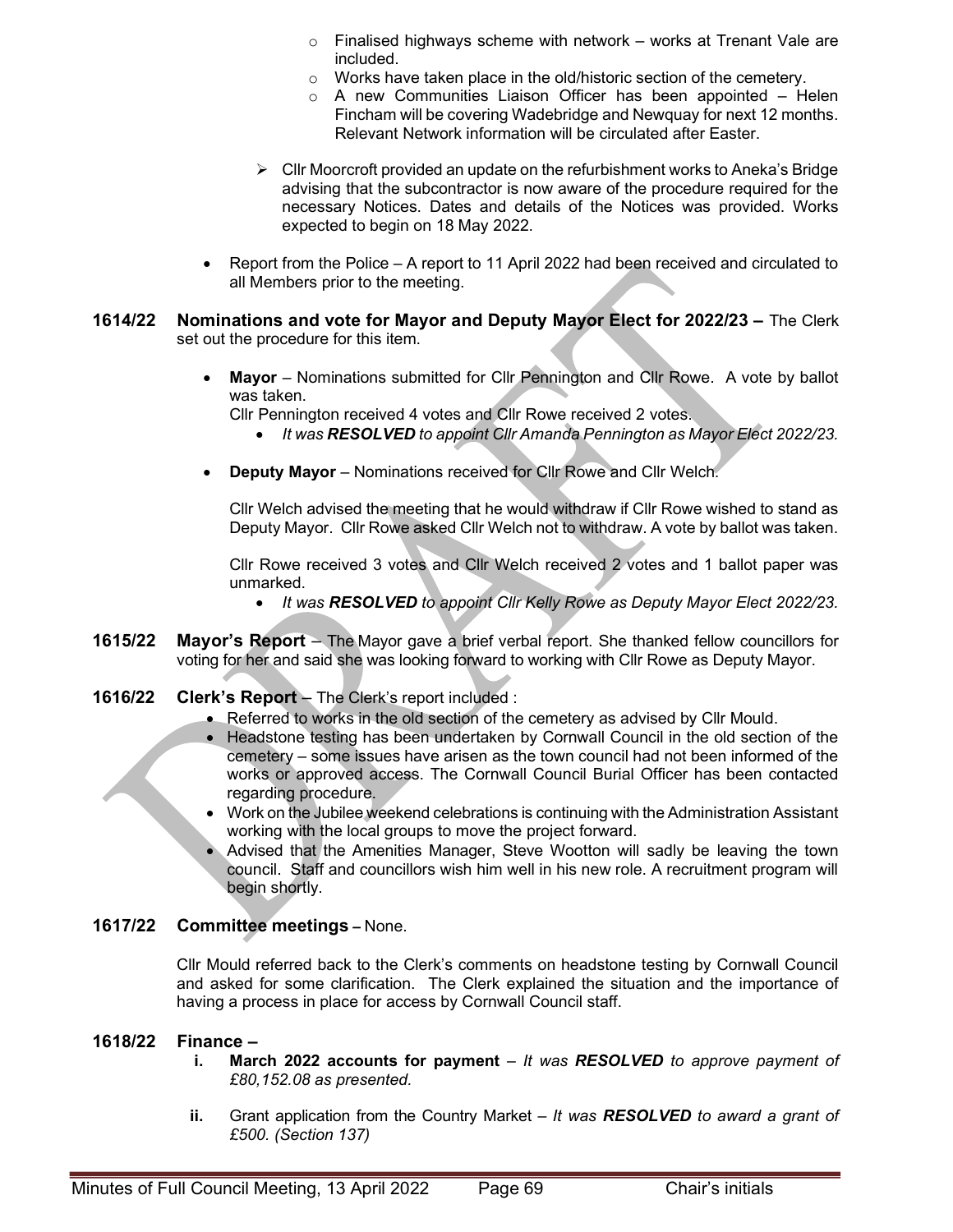- iii. Grant application from Cornwall International Male Choral Festival It was RESOLVED to not support this application but to advise that the town council would look favourably upon an application submitted by the Wadebridge Male Voice Choir.
- iv. Increase the authorisation of payment to the RFO/Town Clerk  $-$  It was **RESOLVED** to increase the authorisation of payments to the RFO/Town Clerk to £1,000.

It was noted that this will be reflected within the town council's Financial Regulations.

## 1619/22 Correspondence (Information was circulated to Members with the Agenda) –

- a. The following correspondence for information was received
	- i. Cornwall Council Changing Places Toilets Programme & the Town Council's successful bid to the fund for Wadebridge.
- b. Correspondence for response Members discussed the requests received and made the following decisions :
	- i. Cornwall Council Community Governance Review (date for response 29 April 2022).
		- The Mayor provided details of the area under review.
			- It was RESOLVED that Cllrs Pennington and Jarvis prepare a response for councilor circulation and agreement prior to the Town Clerk submitting to Cornwall Council.
	- ii. Wadebridge Carnival Committee  $-$  to consider the requests made for the carnival to be held on 23 July 2022.
		- Works to Anneka's Bridge were briefly discussed.
			- It was **RESOLVED** to permit the requests as presented.
- c. The following Minutes and Agendas from Outside Committees were received for information – None.

## 1620/22 Planning

- a. New Applications Cllr Welch provided details and relevant information for each application for Members consideration. It was RESOLVED to make the following responses :
	- i. PA22/00883: 29 Foxdown Wadebridge Cornwall PL27 6BD. Conversion of an integrated garage, remove garage door and replace with casement window and stone block wall. SUPPORTED.

#### 7.28pm Cllr Moorcroft left the meeting. 7.28pm, Cllr Thomas Leach left the meeting.

ii. PA22/02862: Trenant Mill Trenant Vale Wadebridge Cornwall. Outline application for a new dwelling adjacent to existing Trenant Mill, new access to existing driveway, landscaping and associated works with all matters reserved. SUPPORTED.

#### 7.30pm, Cllr Thomas Leach returned to the meeting. 7.30pm, Cllr Kelly Rowe left the meeting.

iii. PA22/02476: Lamorna, Guineaport Road Wadebridge Cornwall. Loft conversion with three dormers, ridge height raised by 800mm and additional attached garage. SUPPORTED.

## 7.31pm, Cllr Kelly Rowe returned to the meeting.

iv. PA22/02779: Wendover Fernleigh Road Wadebridge Cornwall. Proposal for roof alteration to allow 1st floor bathroom, proposed side window to first floor to be obscured glazing dormer to front of the dwelling roof lights to rear of the dwelling. SUPPORTED.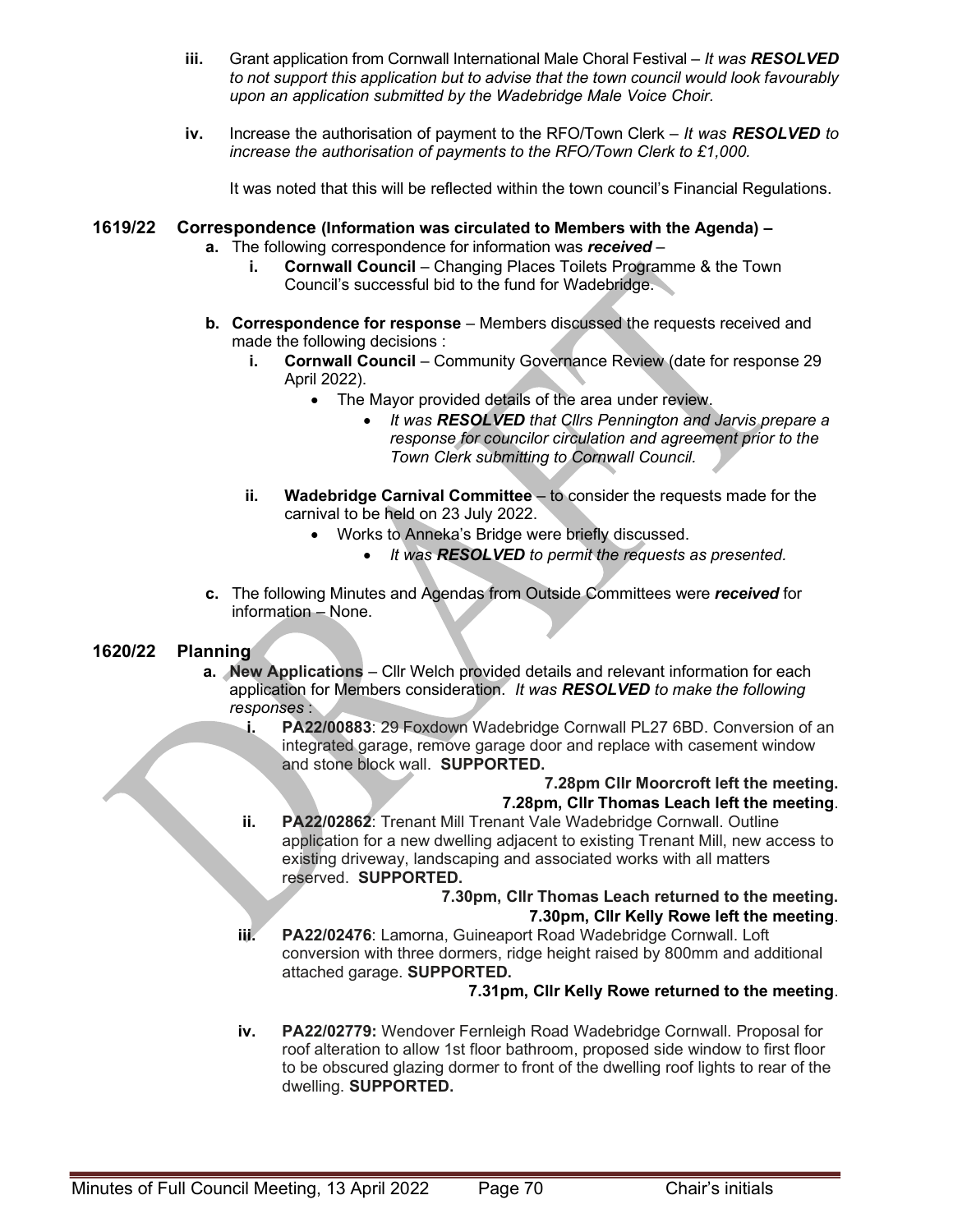v. PA22/02911: Gonvena House Gonvena Wadebridge Cornwall. Works to trees subject to a Tree Preservation Order (TPO), works include T2 Holm Oak remove stem back to base. SUPPORTED IN LINE WITH THE TREE OFFICERS COMMENTS.

## 7.33pm, Member of the public left the meeting.

- vi. PA22/02482: 123 Egloshayle Road Wadebridge Cornwall PL27 6AG. Proposed annexed accommodation. SUPPORTED SUBJECT TO CONDITIONS IN THE FORM OF A COVERNANT TO TIE THE OWNERSHIP OF THE ANNEXE TO THE MAIN PROPERTY.
- vii. PA22/03184: Flat 1 Gonvena House Gonvena Wadebridge. Application for the full removal of a Turkey Oak (Querus Cerristree) tree subject to a tree preservation order (TPO). SUPPORT THE PROPOSAL BUT WOULD DEFER TO THE TREE OFFICER'S COMMENTS.
- viii. PA22/02284: Tregarthen Gonvena Wadebridge Cornwall. Works to trees namely:- height reduction to (T4) Beech and (T5) Sycamore - subject to a Tree Preservation Order(TPO). Note: Application circulated to all Councillors via email due to Cornwall

Council time scale for response:

- Wadebridge Town Council SUPPORT this application as the tree officer is content with the proposals – Comment submitted on 7 April 2022.
	- It was RESOLVED to approve the comment as previously submitted.
- ix. PA22/01981: The Coach House Gonvena House Gonvena Wadebridge. Listed Building Consent for the like-for-like replacement of all external doors and windows.

Note: Application circulated to all Councillors via email due to Cornwall Council time scale for response:

- Wadebridge Town Council SUPPORT this application Comment submitted on 7 April 2022.
	- It was RESOLVED to approve the comment as previously submitted.

# 7.40pm, Members of the public and Cllr Mould left the meeting.

- b. Decisions the following decisions from Cornwall Council were received :
	- i. PA22/00573 : Trevarin Gonvena Hill Wadebridge Cornwall. Verticle extension over and conversion of existing garage to form attached annexe for family and holiday use. APPROVED
	- ii. PA22/00778: Chy Ryn Trevanson Road Wadebridge PL27 7HD. Erection of a first floor extension and construction of a garden room. APPROVED
	- iii. PA22/00846: Camelot Trevanson Road Wadebridge Cornwall. Proposed extension. APPROVED
	- iv. PA22/00805: Henley Fernleigh Road Wadebridge PL27 7BB. Demolition of existing extensions and garage and construction of new extension, loft conversion and gym/studio with re-roofing works to existing main roof. APPROVED
	- v. PA22/01329: The Rectory 1 St Marys Field Wadebridge Cornwall. Detached dwelling with integral garage and small home office, on site of previously approved Dwelling 5 of PA18/03840. Conditions 3 and 4 discharged August 2021 PA21/06331. APPROVED